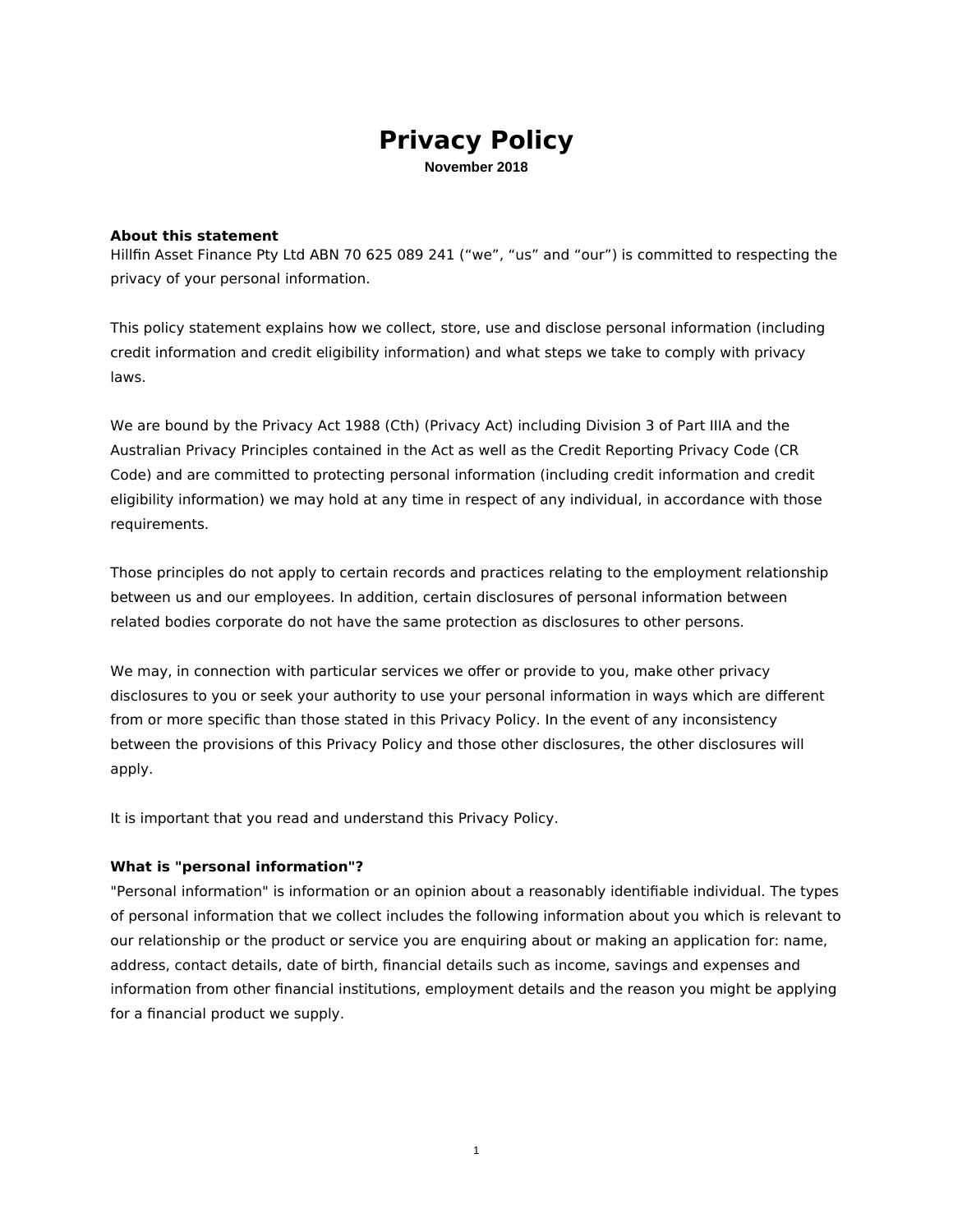We may also collect information regarding your internet activity (including your location) when you use our website or online services.

# Sensitive information

"Sensitive information" is a subcategory of personal information which includes information about your health. We may be required to collect sensitive information about your health in certain circumstances, for example when you make an application for assistance with financial hardship caused by illness or injury. We realise that this is often sensitive information and we will treat it with the highest degree of security and confidentiality.

# What is "credit eligibility information"?

"Credit eligibility information" is personal information that has been obtained from a credit reporting body (CRB) (e.g. a consumer credit report), or personal information that has been derived from that information, that is about an individual's consumer credit worthiness.

The kind of information we might derive from a consumer credit report includes:

- . information which assists us to assess your suitability for credit;
- information about your credit history with other credit providers; and
- the likelihood of you being able to meet your commitments to us.

# What is "credit information"?

"Credit information" is certain types of personal information that includes the following:

- information about an individual, like their name and address, that we may use to identify that individual:
- information about an individual's current or terminated consumer credit accounts and, from 12 March 2014, an individual's repayment history;
- the type and amount of credit applied for in any previous consumer or commercial credit applications to any credit provider, where that credit provider has requested information;
- information about an individual from a CRB;
- information about consumer credit payments overdue for at least 60 days and for which collection action has started:
- advice that payments that were previously notified to a CRB as overdue are no longer overdue;
- information about new credit arrangements an individual may have made with a credit provider, in relation to consumer credit currently or previously held, to deal with any defaults or serious credit infringements by that individual;
- information about court judgments which relate to credit that an individual has obtained or applied for;
- information about an individual on the National Personal Insolvency Index;
- publicly available information about an individual's credit worthiness; and
- an opinion of a credit provider that an individual has committed a serious credit infringement of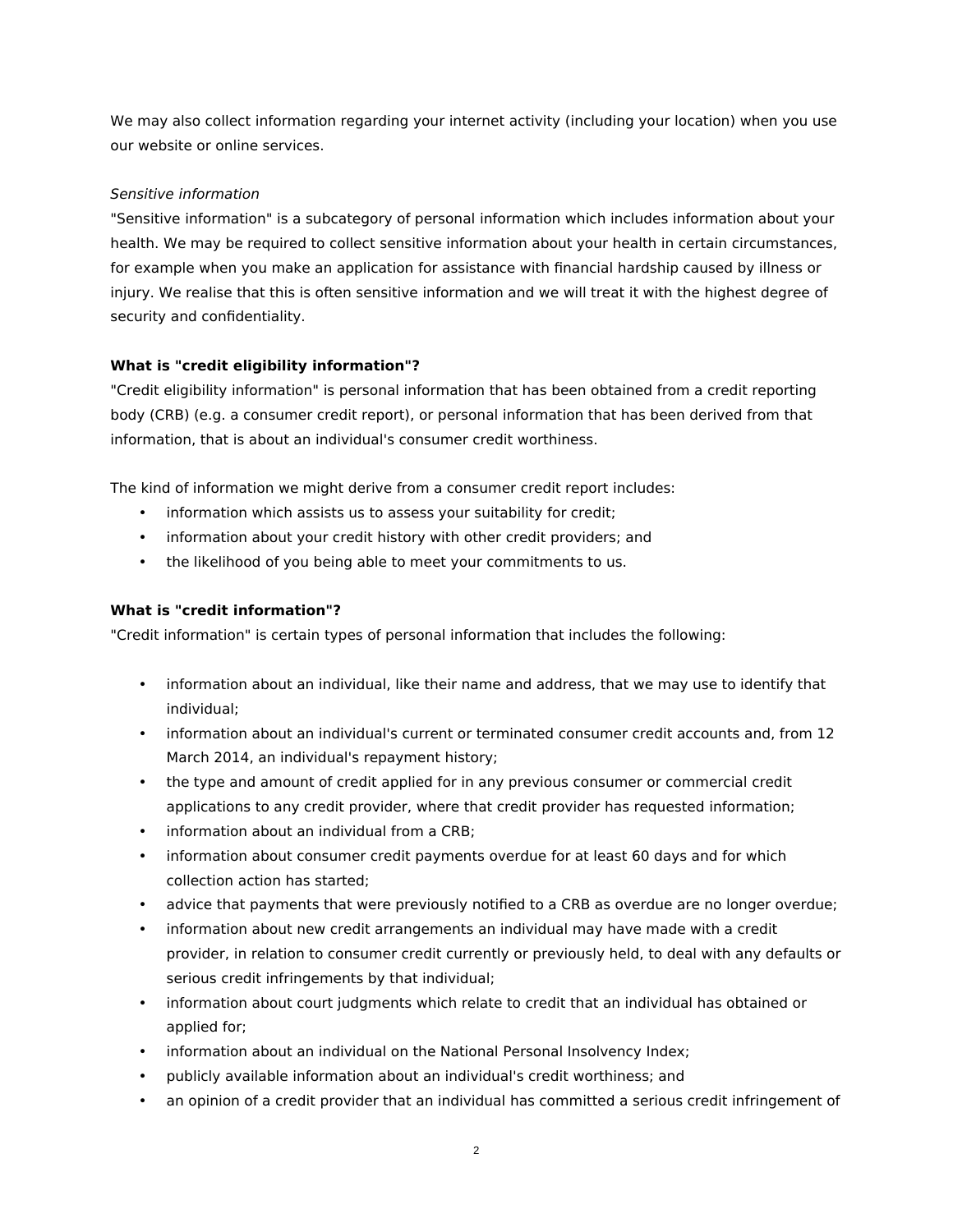credit provided by that credit provider.

We will hold all of this information about an applicant for credit, a guarantor, or related person (e.g. a director of a company which has applied for credit).

#### Why do we collect personal information?

We only collect, hold and use personal information (including credit information and credit eligibility information) about you which is necessary for us to establish and administer the products you hold with us, provide services to you or to comply with the law.

We will tell you the main reasons for collecting your personal information when we ask for it, however, the purposes for which we will generally collect and use your information include considering any application you make to us and providing services to you, performing administrative functions, conducting customer satisfaction research improving our products and developing new products and telling you about our other products and services and products and services we distribute on behalf of other organisations. You may tell us at any time that you do not want us to advise you about other products and services (see Marketing below for more details).

We may also collect your personal information to comply with legislative and regulatory reguirements, for example under the Anti-Money Laundering and Counter-Terrorism Financing Act 2006 (Cth) and / or the National Consumer Credit Protection Act 2009 (Cth).

#### How do we collect personal information?

We ordinarily collect personal information directly from you or where it is provided to us with your authority (e.g. from a person appointed to act on your behalf). For example, we collect personal information through forms you fill out when applying for our products and services or through your ongoing interaction with us for example by telephone, mail and electronic communications, when you visit a branch or when you make a transaction.

We may also be required to collect personal information (including credit information and credit eligibility information) about you from a third party. These parties may include other credit providers or financial institutions, your representatives such as financial advisers or accountants, your insurers, publicly available sources (e.g. telephone directories), brokers, referrers or other intermediaries, government agencies (e.g. Centrelink) and CRBs.

Sometimes we may be required to collect sensitive health information about you from a third party, for example a doctor or a hospital.

In addition to the above, we may use technology called "cookies" to collect statistical information on our website use. When you call us on the telephone, we may monitor and in some cases record the telephone conversation for staff training and record-keeping purposes. Further, when we communicate with you by email, we may use technology to identify you so that we will be in position to know when you have opened the email or clicked on a link in the email.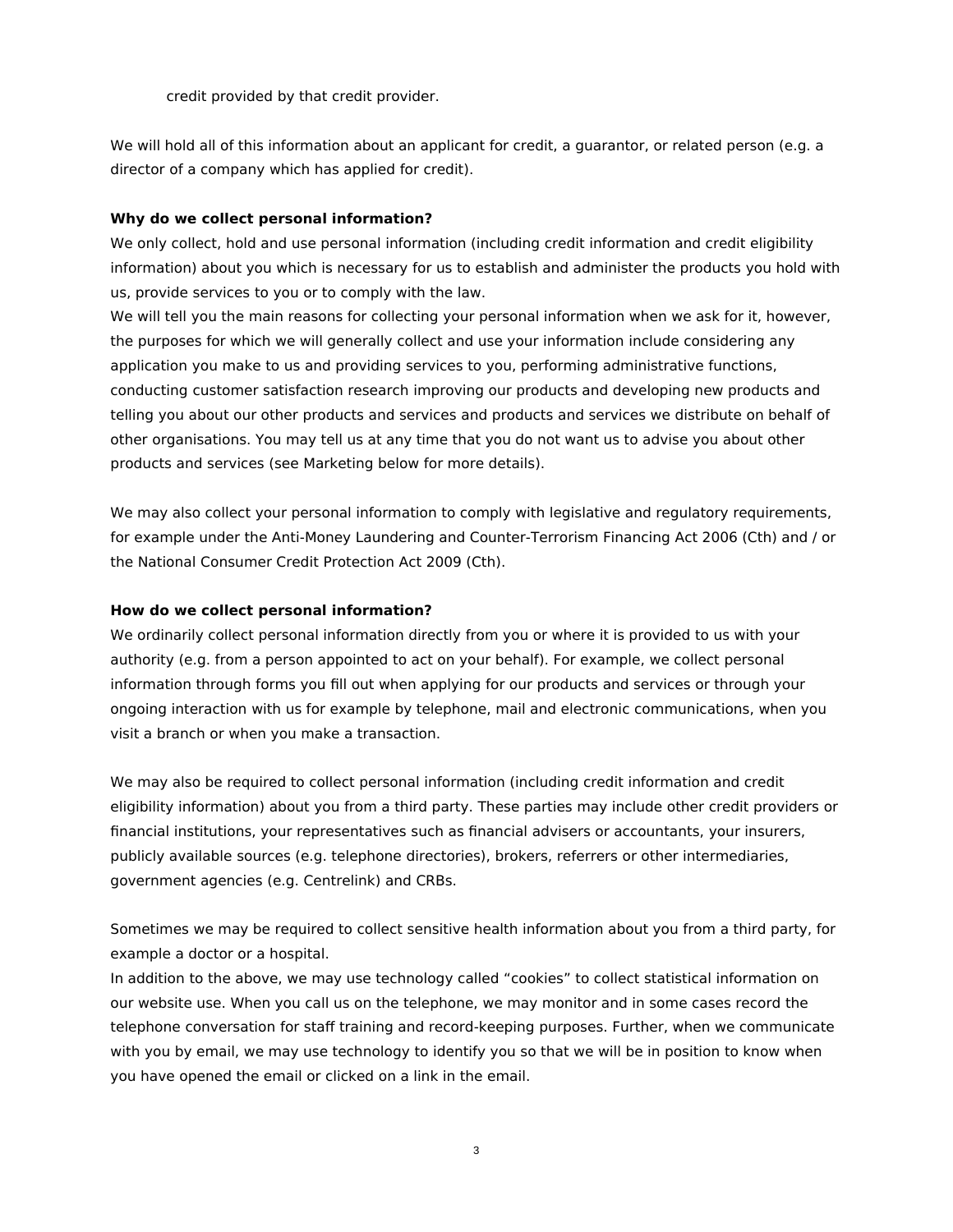If personal information about you is collected by third parties on any website you have accessed through our websites, we may also collect or have access to that information as part of our arrangement with those third parties. We may also collect basic personal information about third parties (e.g. an employer or a health provider) if provided by you as part of providing our services.

Finally, from time to time we may receive information that we have not asked for about you from third parties. We will only keep, use and disclose this information as permitted by law.

# How do we store personal information?

We store your personal information (including credit information and credit eligibility information) in a number of ways including:

- in electronic systems and devices;
- in telephone recordings;
- in paper files; and
- · document retention services off-site.

This may include storage on our behalf by third party service providers. See our comments below about how we protect your personal information.

# How do we protect personal information?

We take all reasonable steps to protect your personal information (including credit information and credit eligibility information) from misuse, loss and unauthorised access, modification or disclosure. These include using appropriate information technology and processes;

- restricting access to your personal information to our employees and those who perform services for us who need your personal information to do what we have engaged them to do;
- protecting paper documents from unauthorised access or use through security systems we deploy over our physical premises;
- using computer and network security systems with appropriate firewalls, encryption technology and passwords for the protection of electronic files;
- securely destroying or "de-identifying" personal information if we no longer require it subject to our legal obligations to keep some information for certain prescribed periods; and
- requesting certain personal information from you when you wish to discuss any issues relating to the products and services we provide to you.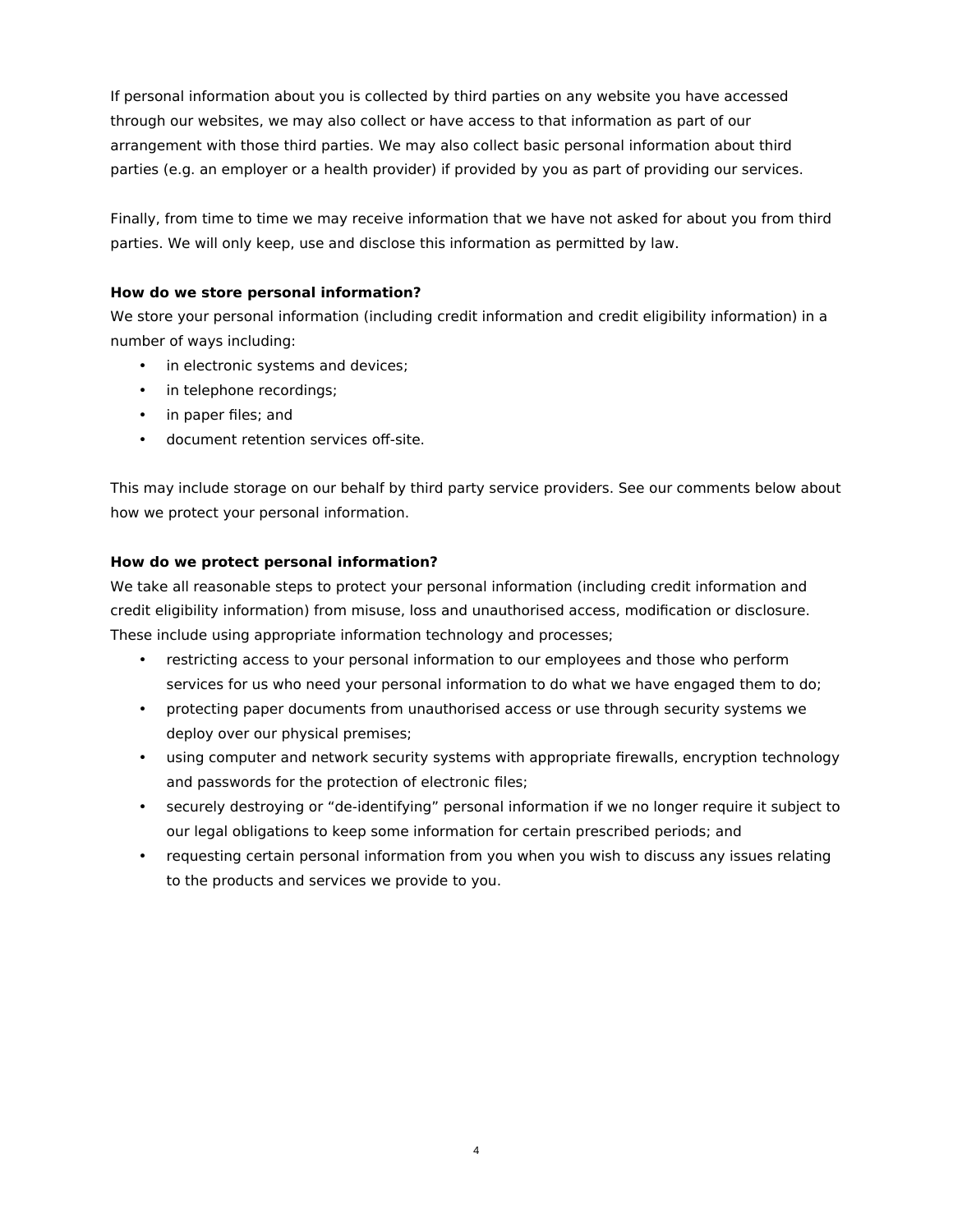Whilst we take reasonable measures, no data transmission over the Internet can be guaranteed as fully secure and accordingly, we cannot guarantee or warrant the security of any information you send to us using our online forms or products. You submit information over the Internet at your own risk.

# Why do we exchange personal information with third parties?

We may need to disclose personal information (including credit information and credit eligibility information) about you to certain organisations in connection with the establishment and administration of your accounts.

The types of organisations to which we may disclose this information include other credit providers (particularly when you are seeking finance from them), regulatory bodies and government agencies, courts and external dispute resolution schemes, your agents, brokers, referrers and other intermediaries, credit and debt agencies, payments systems participants, agents, contractors and professional advisers who assist us in providing our services, your referees and quarantors, your or our insurers, third parties for securitisation purposes and organisations that carry out functions on our behalf including mailing houses, data processors, researchers, debt collectors, system developers or testers, accountants, auditors, valuers and lawyers.

We may also disclose your personal information to third parties where you request us to or consent to us doing so or in order to fulfil our legal obligations.

The information we provide to other organisations will be limited to what is required to provide the service or comply with the law.

# Important information about the exchange of credit-related information with Credit **Reporting Bodies (CRBs)**

If you apply for credit or offer to act as a quarantor, we may exchange certain credit-related personal information with CRBs.

The types of information we may disclose to CRBs may include that you are applying for credit, the type of credit you hold, the amount of credit provided to you, or when your credit account is opened and closed, CRBs may include that information in reports provided to credit providers to assist them to assess your creditworthiness.

Under the Privacy Act, CRBs are also permitted to assist credit providers who wish to direct market to you by ensuring you meet certain specified criteria (called "pre-screening"). You have a right to request that CRBs not use your credit-related information for this purpose by contacting them using the details below.

You also have a right to request that a CRB not use or disclose your credit-related information if you believe that you have been a victim of fraud (including identity fraud) by contacting them using the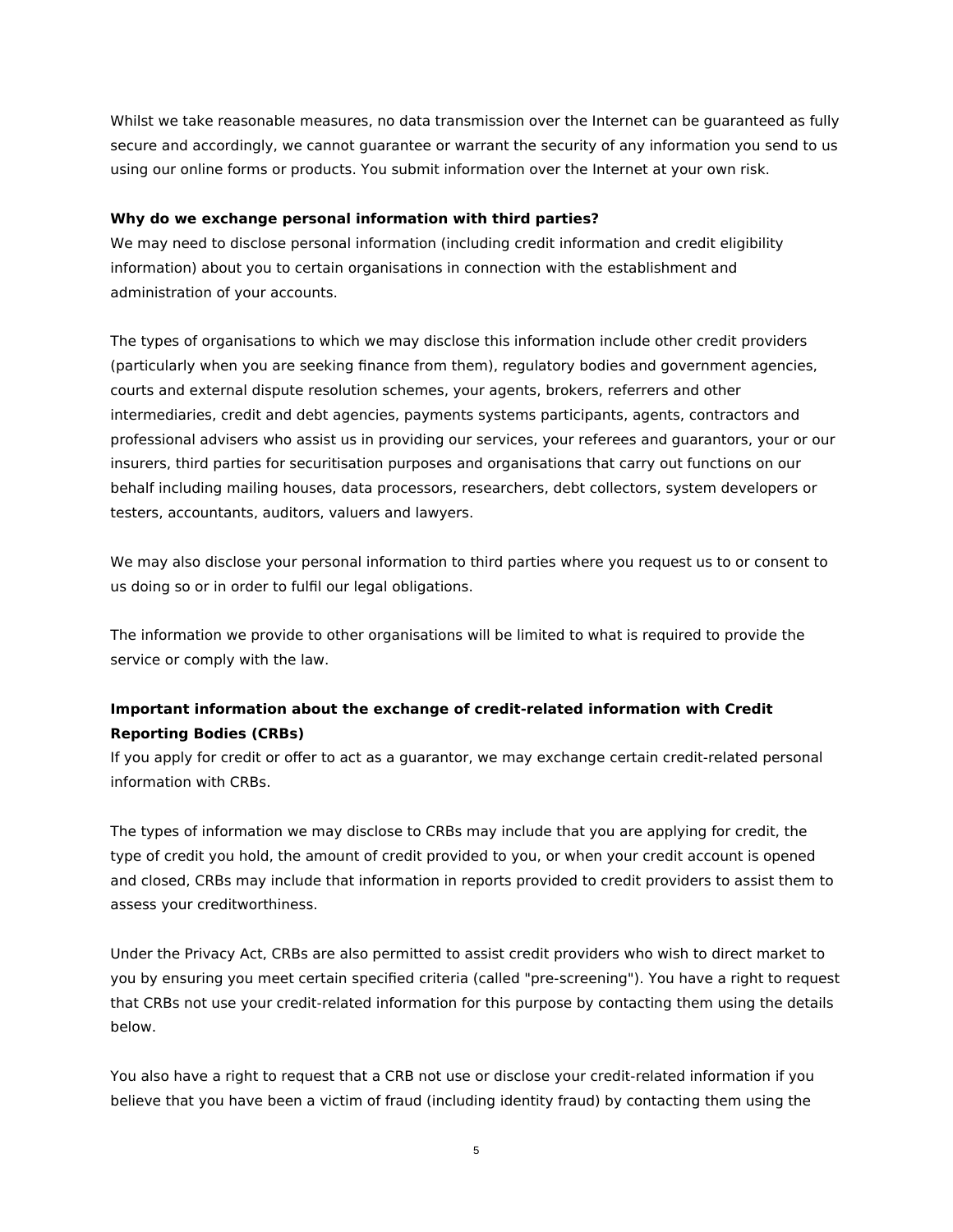details below.

The CRB we exchange information with is: Equifax Australia Information Services and Solutions Pty Limited PO Box 964 **NORTH SYDNEY NSW 2059** https://www.equifax.com.au/understanding-your-credit-file Phone: 1300 850 211

Equifax's Privacy Policy is located at www.equifax.com.au/privacy

You may obtain a copy of Equifax's privacy policy at the above website or by contacting Equifax using the details provided.

# **Marketing**

From time to time we may also use your personal information to let you know about other products and services from us that you might be interested in. We might also want to let you know about products and services from our partners and other companies.

If you don't want to receive advertising materials, please contact us.

# Accessing and correcting personal information

We take reasonable steps to ensure that your personal information is accurate, complete and up-todate. You may request access to the personal information (including credit information and credit eligibility information) we hold about you at any time by:

- contacting our Privacy Officer by telephone on 0412 169 217
- · via email at stephen.cole@hillfinassetfinance.com, or by
- post at Unit A1, 19-21 Loyalty Road, North Rocks NSW 2151

In certain circumstances, we may be unable to give you access to all of your personal information in our possession. Some of these circumstances include:

- where giving you access would compromise some other person's privacy;
- where giving you access would disclose commercially-sensitive information of ours or any of our agents or contractors;
- where we are prevented by law from giving you access; or
- where the personal information you request relates to existing or anticipated legal proceedings.

If we are unable to give you access, we will consider whether the use of an intermediary is appropriate and would allow sufficient access to meet the needs of both parties.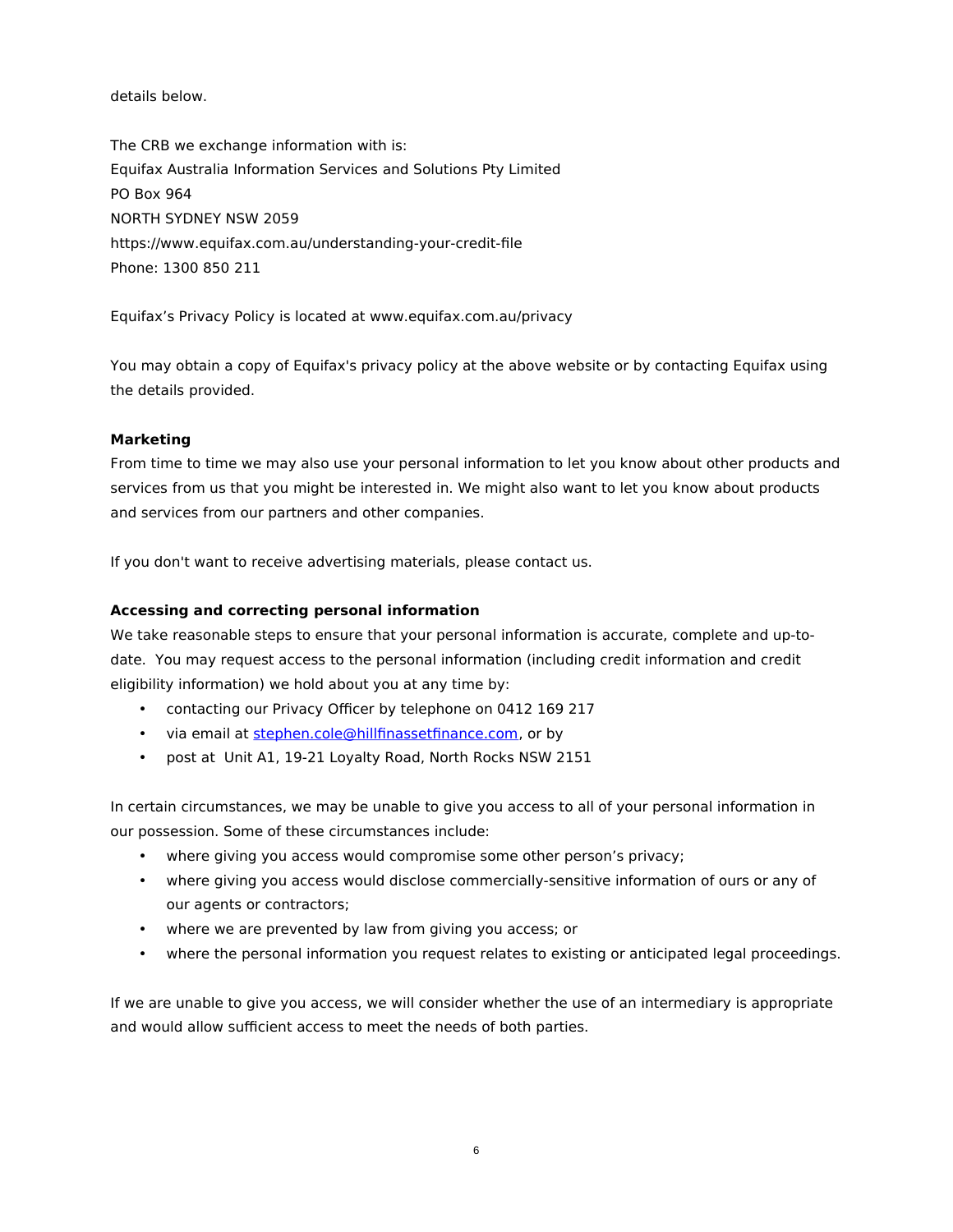# Where we do grant access to your information, we may charge you a fee for accessing your personal information.

Under the Privacy Act, you also have a right to request that we correct information (including credit information and credit eligibility information) that you believe to be inaccurate, out of date, incomplete, irrelevant or misleading.

If at any time you believe that personal information about you is inaccurate, out of date, incomplete, irrelevant or misleading, please advise us by contacting our Privacy Officer by:

- telephone on
- email at
- post

We will take all reasonable steps to correct the information. If we do not correct the information, you can also ask us to include with the information held, a statement from you claiming that the information is not correct.

If there is a denial of access to your personal information or a dispute as to the correctness of any personal information held, we will provide you with reasons for the denial or its refusal to correct the personal information. If you disagree with our decision for the denial or refusal to correct the personal information, you may request that we review the decision via our complaints handling procedures which are outlined below.

# Dealing with us anonymously or using an alias

We will generally need to know who you are in order to provide you with our products and services. Despite this, in some circumstances you are entitled to deal with us anonymously, or by using a pseudonym (alias), for example when making general enguiries about the services we offer.

In some circumstances, you may receive a better service or response if we know who you are. For example, we can keep you up-to-date and better understand a complaint you might have if we know who you are and the circumstances of your complaint.

- ENTER TELEPHONE NUMBER ENTER E-MAIL ADDRESS
- ENTER POSTAL ADDRESS, SUBURB AND POSTCODE
- ENTER TELEPHONE NUMBER ENTER E-MAIL ADDRESS
- ENTER POSTAL ADDRESS, SUBURB AND POSTCODE

You must tell us when you are using a pseudonym when applying for our services. If we need to identify you, we will tell you whether or not your real name is required to access those services.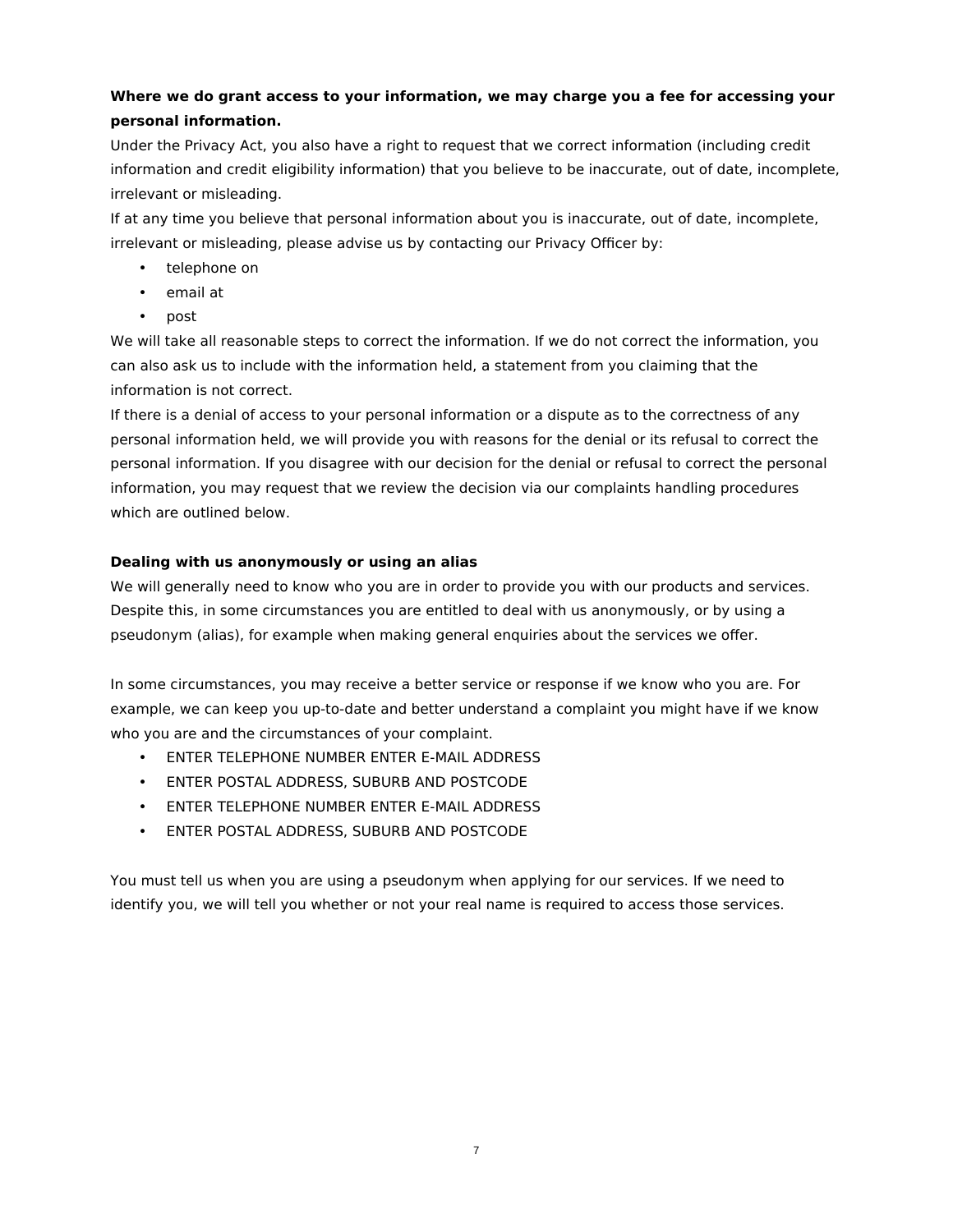#### **Changes to this Privacy Policy**

This statement sets out our current Privacy Policy. It replaces any of our other Privacy Policies which have been issued before the date of this Privacy Policy.

Please note that this Privacy Policy may change from time to time. We will notify you of any change by posting an updated version on our website at: https://www.hillfinassetfinance.com You may also obtain a copy of our current Privacy Policy via our websites as detailed above, or by telephoning us on 0412 169 217

We encourage you to periodically review our Privacy Policy for any changes.

#### **Our internet websites**

This Privacy Policy applies to our website operated by us at the following domain name hillfinassetfinance.com and any other website/s operated by us or on our behalf which we authorise to provide a link to this Privacy Policy.

When you use a link from our website or from any other website to which this Privacy Policy applies, to the websites of third parties, those websites are not subject to our privacy standards. Those third parties are responsible for informing you of their own privacy policies.

# **Lodging complaints**

We are committed to resolving any complaint you may have. Complaints can be received in several different wavs:

- in person
- by phone
- in writing
- via email
- via our website  $\bullet$

#### **Internal Dispute Resolution**

Our representative will be in contact with you regarding your complaint and will let you know who will be assisting you, their contact details and the expected resolution date of your issue within 48 hours. If the issue is a more complicated one, we may ask you for additional documentation to help resolve the issue

In turn, we will keep you updated on the progress of your complaint. We may also provide you with information on how to contact an external dispute resolution scheme. If you are not satisfied that the matter has been resolved, we can forward the complaint to the Customer Relations Team. This team will review the complaint and take further actions in an attempt to resolve it. Customers may contact the

Compliance Team by any of the following means: Mail: Customer Service Team - Complaints at Unit A1, 19-21 Loyalty Road, North Rocks, NSW 2151